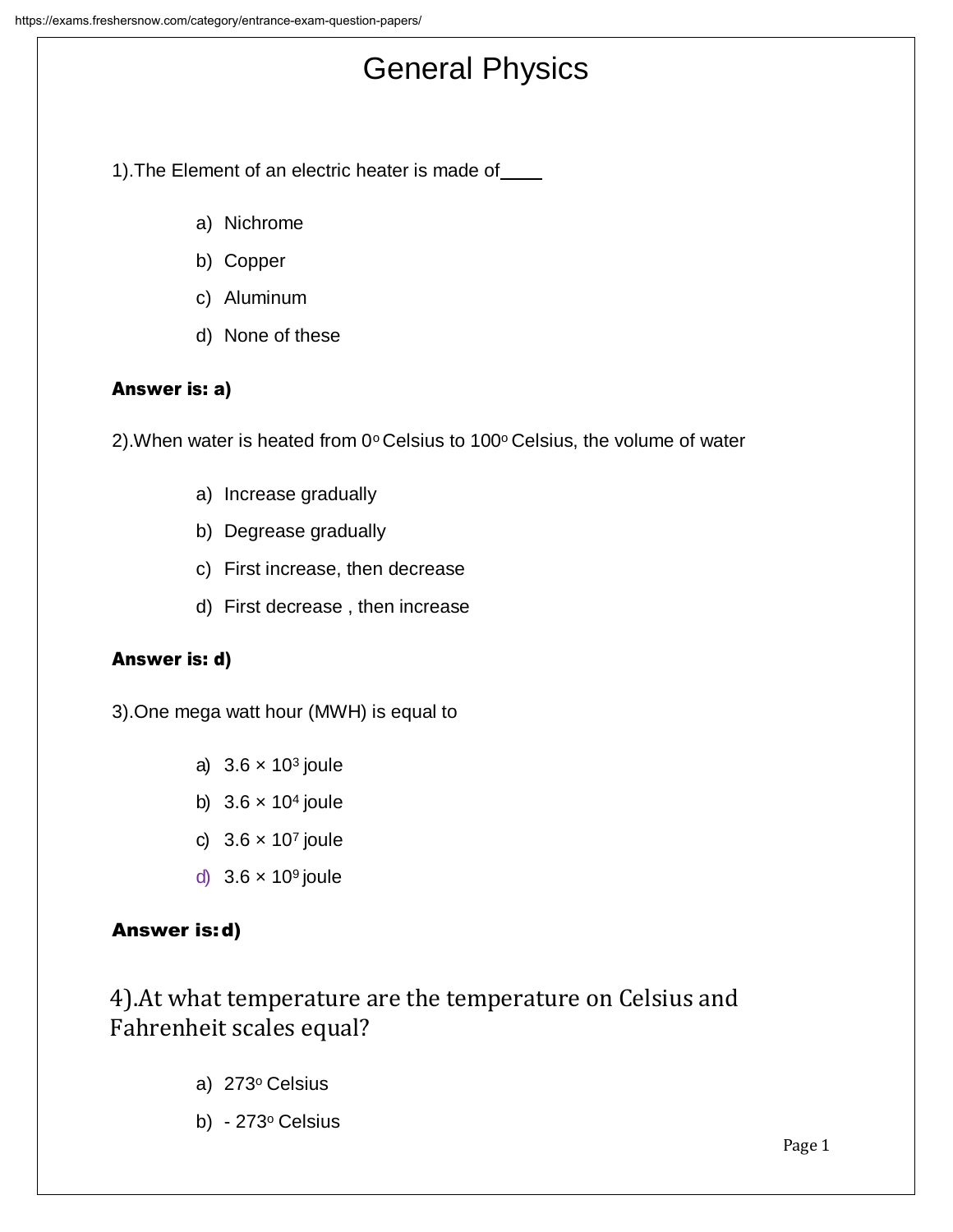- c)  $-40^\circ$  Celsius
- d) 40<sup>o</sup> Celsius

#### Answer is: c)

5).The Period of revolution round the sun is maximum by which among the following

planets?

- a) Mercury
- b) Venus
- c) Earth
- d) Mars

## Answer is: d)

6).Einstein got the Nobel prize for?

- a) Theory of Relativity
- b) Photo-electric effect
- c) Polarisation
- d) Radio activity

#### Answer is: b)

7).Galvanometer can be converted into a voltmeter by using

- a) Low resistance in series
- b) High resistance in series
- c) Low resistance in parallel
- d) High resistance in parallel

#### Answer is: b)

8).Gas law was given by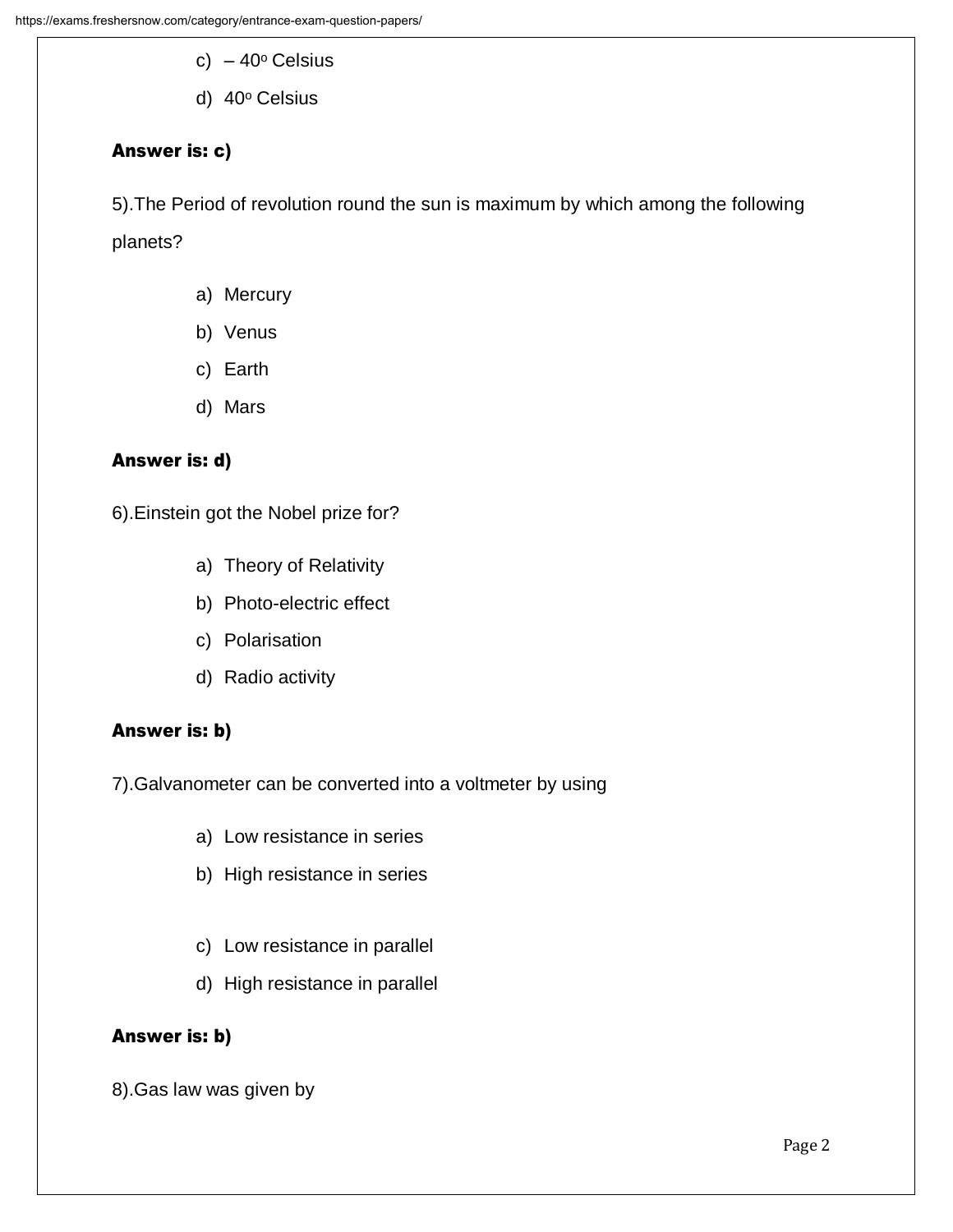- a) Boyle
- b) Ostwald
- c) Arrhenius
- d) Faraday

#### Answer is: a)

9).Kilowatt – hour is a unit of

- a) Energy
- b) Power
- c) Electric charge
- d) Current

#### Answer is: b)

10).The ozone layer protects us from

- a) Ultra violet rays
- b) Radio waves
- c) Visual radiation
- **d)** Infrared radiation

#### Answer is:a)

11). What will be the temperature of the maximum if 100 gm ice at  $0^{\circ}$ C is put in 100 gm water at 80 $\degree$ C? (Latent heat of ice = 80 cal / gm)

- a) 35oC
- b) 45oC
- c) 60oC
- d) 0oC

#### Answer is: d)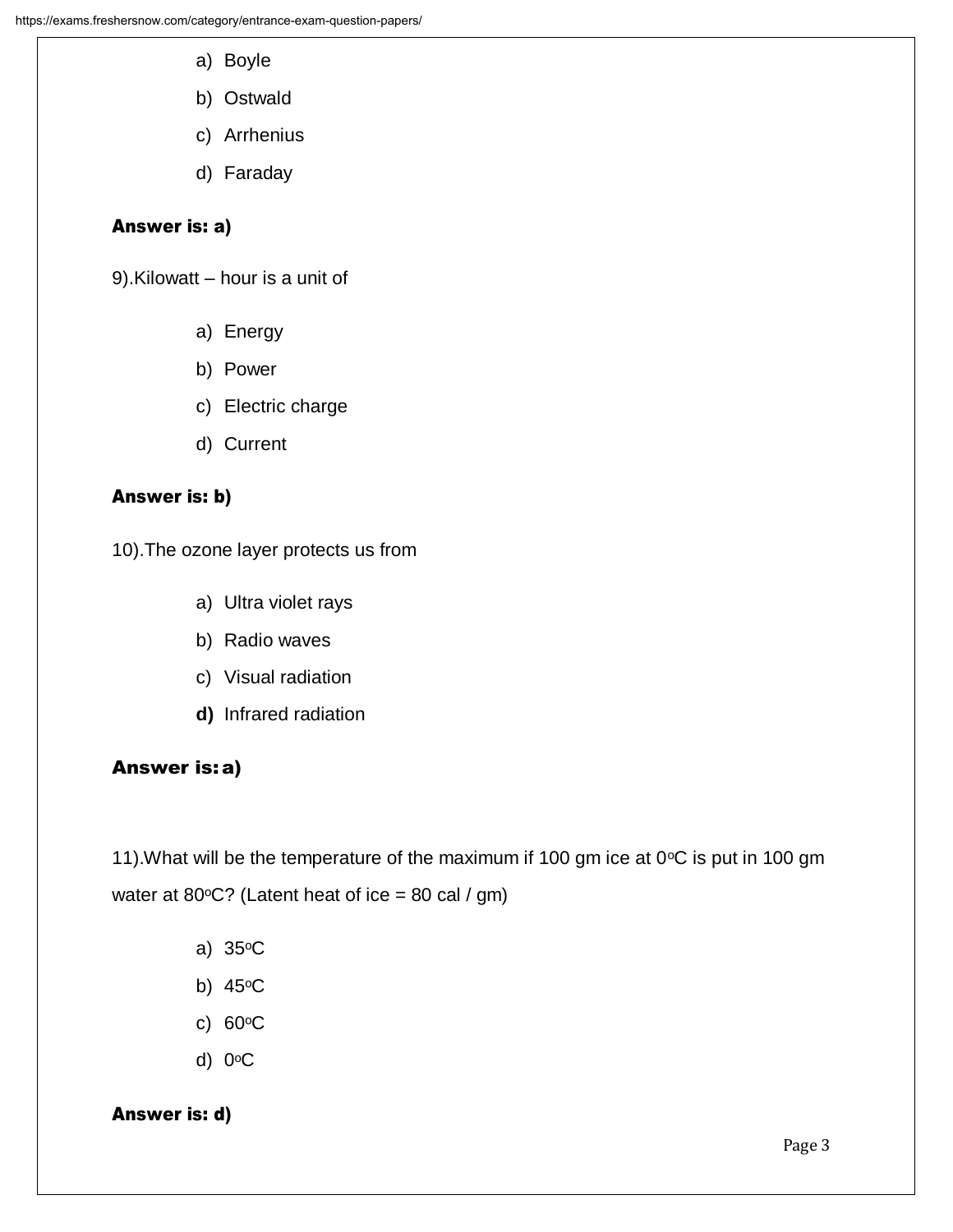12).Fire in the diesel engine is produces by which of the following?.

- a) Compression
- b) Spark plug
- c) Friction
- d) Self starter

#### Answer is: a)

13).With an increase in pressure the melting point of max will.

- a) Decrease
- b) Increase
- c) First increase and then decrease
- d) Remain Unaffected

#### Answer is: b)

14).Which among the following is the best conductor of electricity?

- a) Silver
- b) Copper
- c) Gold
- d) Lead

#### Answer is: a)

15).Which among the following order of decreasing wavelengths of electromagnetic waves is correct?

| I. Radio waves      | II. Infrared rays | III. Visible Light | IV. X-Rays |  |
|---------------------|-------------------|--------------------|------------|--|
| a) II, I, IV, III   |                   |                    |            |  |
| b) I, III, II, IV   |                   |                    |            |  |
| c) $I, II, III, IV$ |                   |                    |            |  |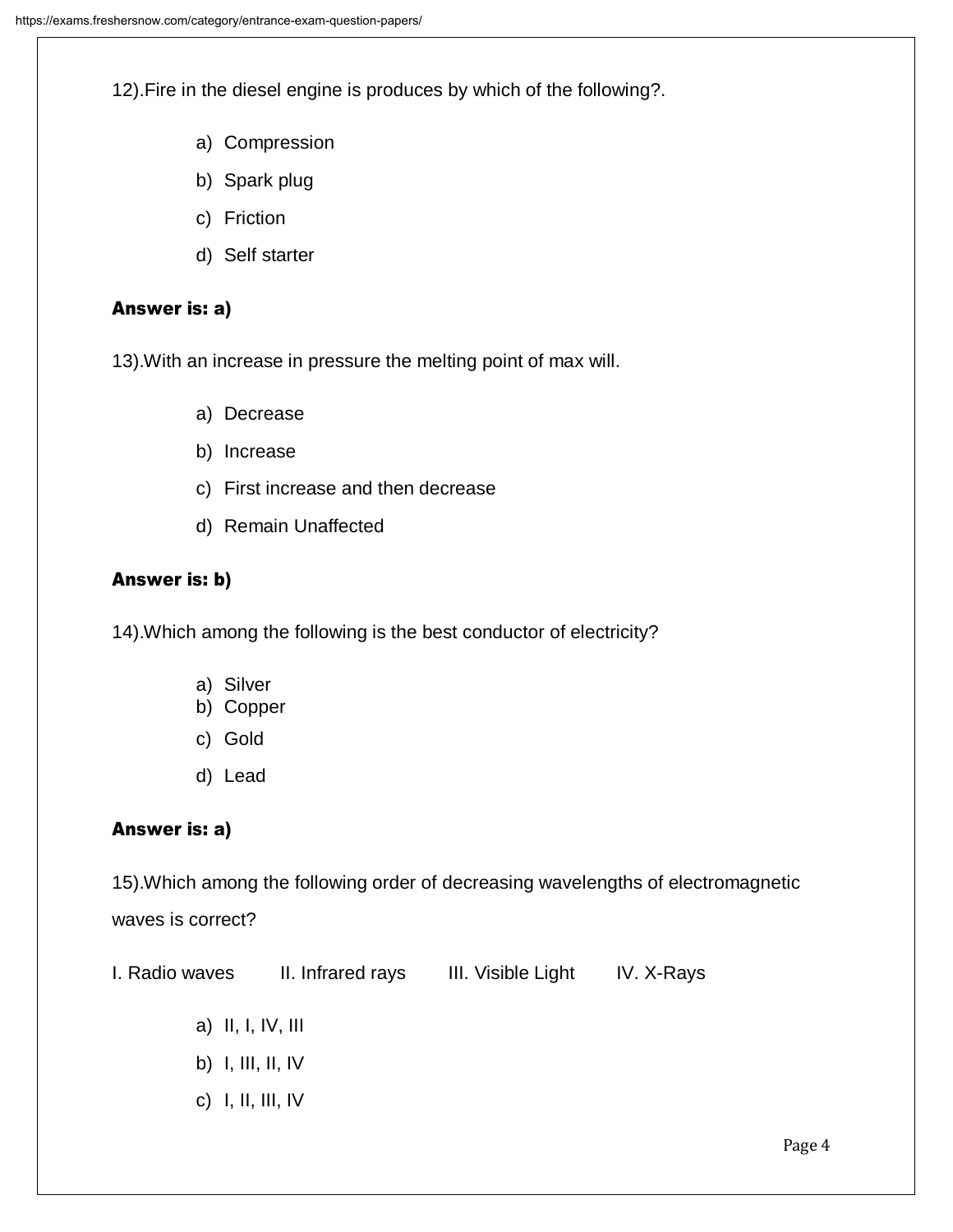d) IV, III, II, I

## Answer is: c)

16).Ampere-hour is the unit of which among the following?

- a) Power
- b) Energy
- c) Intensity of current
- d) Amount of charge

## Answer is: d)

17).Who discovered X-Rays?

- a) Madam Curie
- b) Einstein
- c) Roentgen
- d) J. J. Thomson

#### Answer is: c)

18).Which among the following are primary colors?

- a) Red, Green, Blue
- b) Blue, Yellow, Green
- c) Red, Magenta, Yellow
- d) Yellow, Violet, Blue

#### Answer is: a)

19).At what temperature will the density of water be maximum?

- a)  $0^{\circ}$  C
- b)  $32^{\circ}$  C
- c)  $4^{\circ}$  C
- d) 4<sup>o</sup> C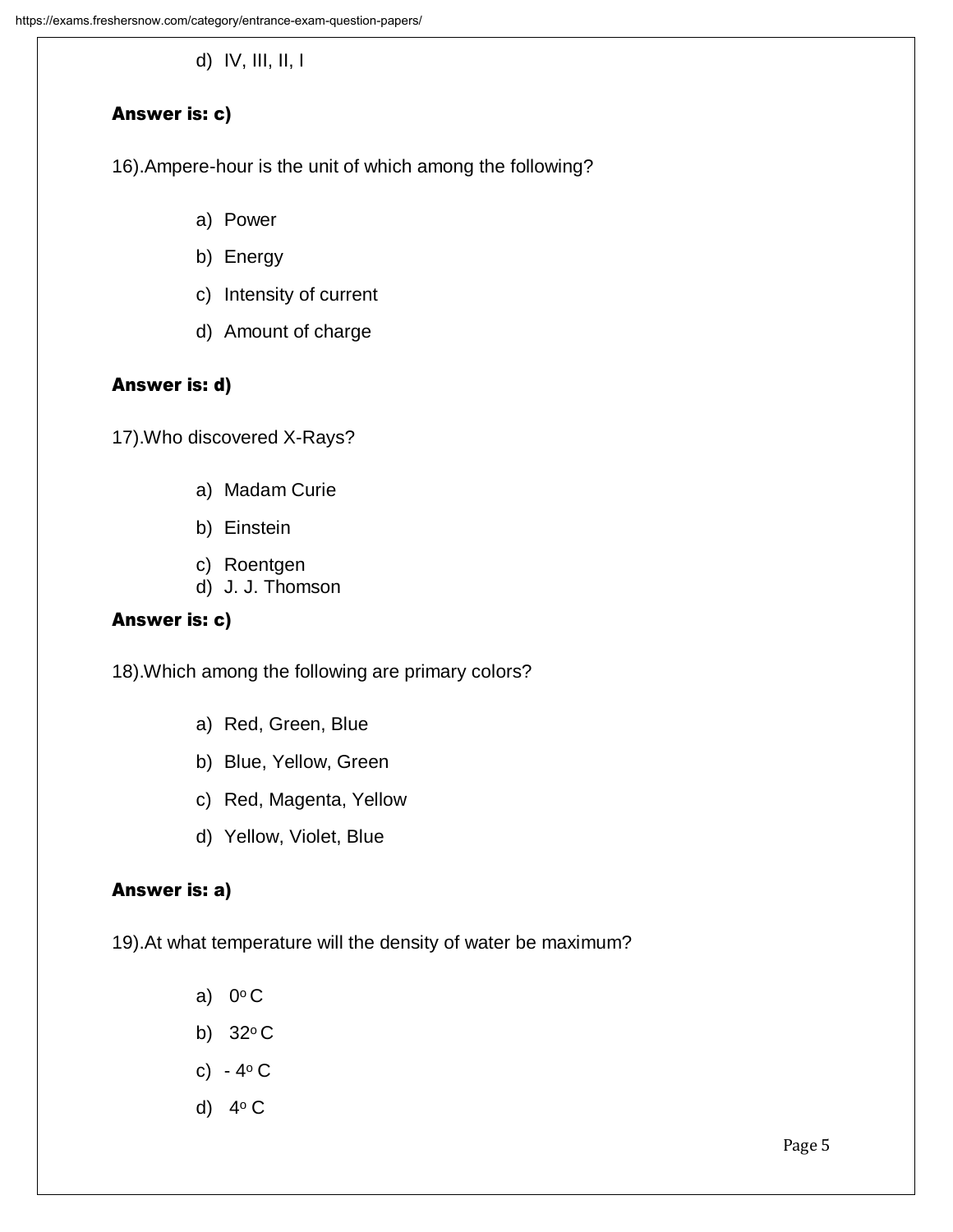#### Answer is: d)

20).Persistence of vision is the principle behind?

- a) Camera
- b) spectroscope
- c) Cinema
- d) Periscope

#### Answer is: c)

21).Which metal is commonly used for making an electromagnet?

- a) Copper
- b) Iron
- c) Nickel
- d) Cobalt

#### Answer is: b)

22). Light from the laser is \_\_\_\_\_\_\_.

- a) Monochromatic
- b) Composite
- c) Dispersed light
- d) Incoherent

#### Answer is: a)

 $23)$ . Choke is used to  $\qquad \qquad$ .

- a) Reduce the current in AC circuit
- b) Reduce the current in DC circuit
- c) Convert AC to DC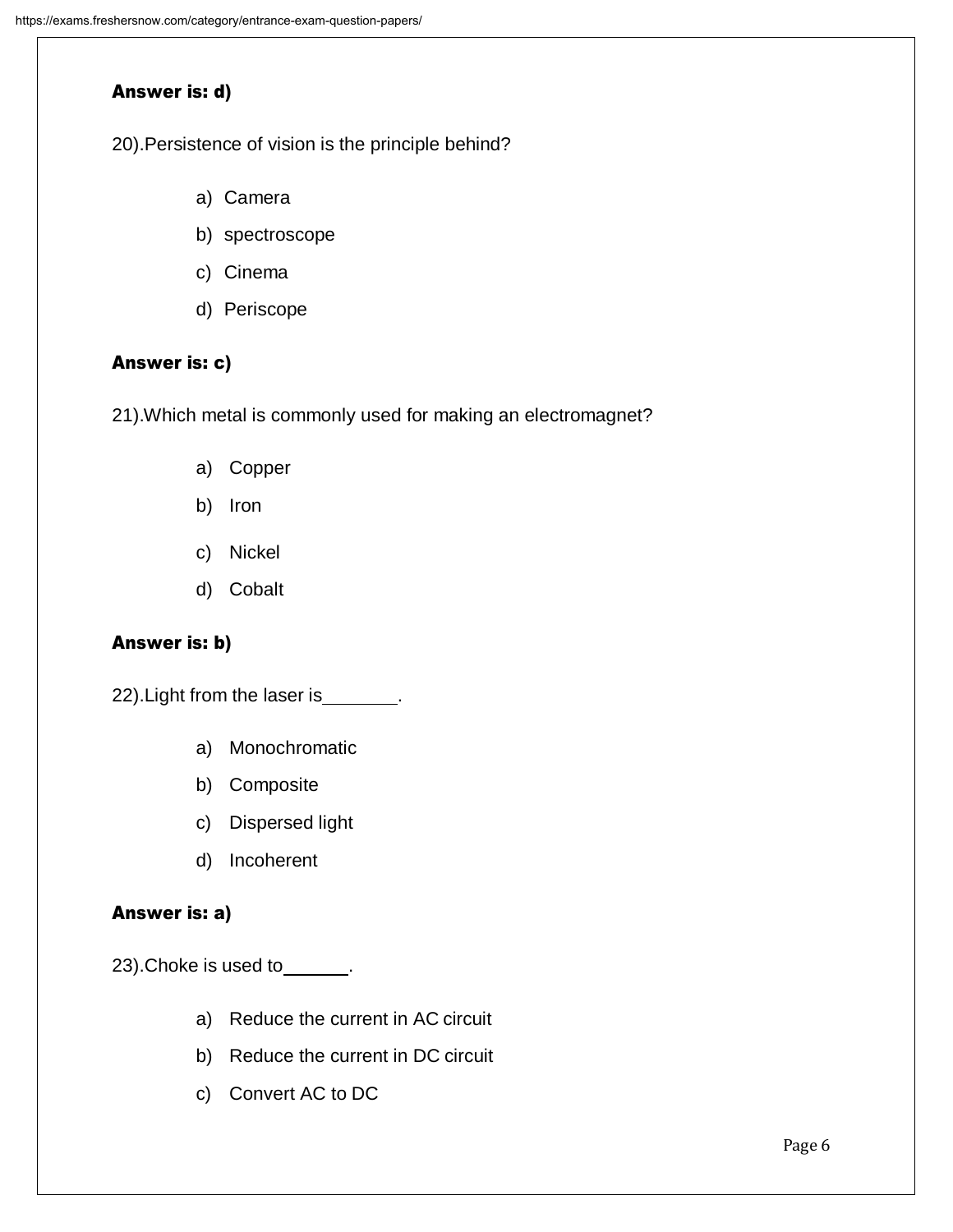d) Convert DC to AC

## Answer is: a)

24). In a standing wave the distance between a node and adjacent antinode is ...

- a) 3λ / 2
- b) λ / 2
- c) λ / 4
- d) 3λ / 4

## Answer is: c)

25). A telescope and microscope differ in that \_\_\_\_\_\_.

- a) Both are different instruments
- b) Telescope's eyepiece with longer focal lengths that the oblective
- c) Telescope has objective of large focal length and eyepiece of smaller focal lengths
- d) None of these

#### Answer is: c)

26). The weight of a body is .

- a) The same everywhere on the surface of the earth
- b) Maximum at the poles
- c) Maximum at the equator
- d) More on the hills than in the plains

## Answer is: b)

27).At what temperature a body will not radiate any heat energy?

- a)  $0^{\circ}$  C
- b)  $273^{\circ}$  C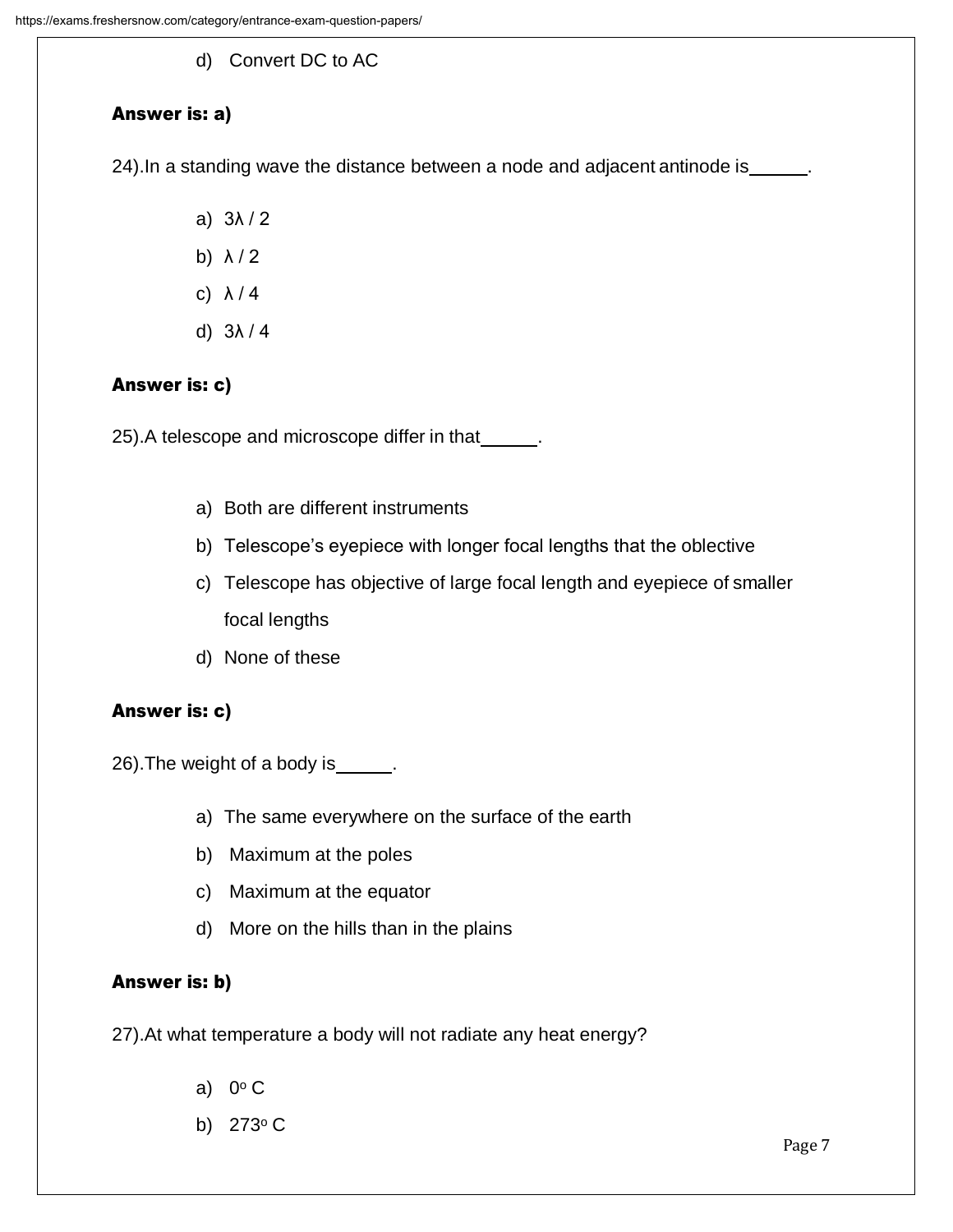- c)  $100^{\circ}$  C
- d) -273<sup>o</sup> C

#### Answer is: d)

28).Electromagnetic spectrum consists of the following radiations-

I. X-rays

- II. Gamma rays
- III. Ultraviolet radiations
- IV. Infrared radiations

Choose the correct order of code in the increasing order of their frequency:

- a) I, III, II, IV
- b) II, I, III,IV
- c) IV, III, I, II
- d) IV, II, III, I

#### Answer is: c)

29). Only one part of moon can be seen from earth because\_\_\_\_.

- a) Only one part reflects light
- b) It does not rotate
- c) The period of rotation and revolution are equal
- d) None of these

#### Answer is: c)

30). Parsec is a unit of \_\_\_\_\_\_\_.

- a) Pressure
- b) Astronomical distance
- c) Time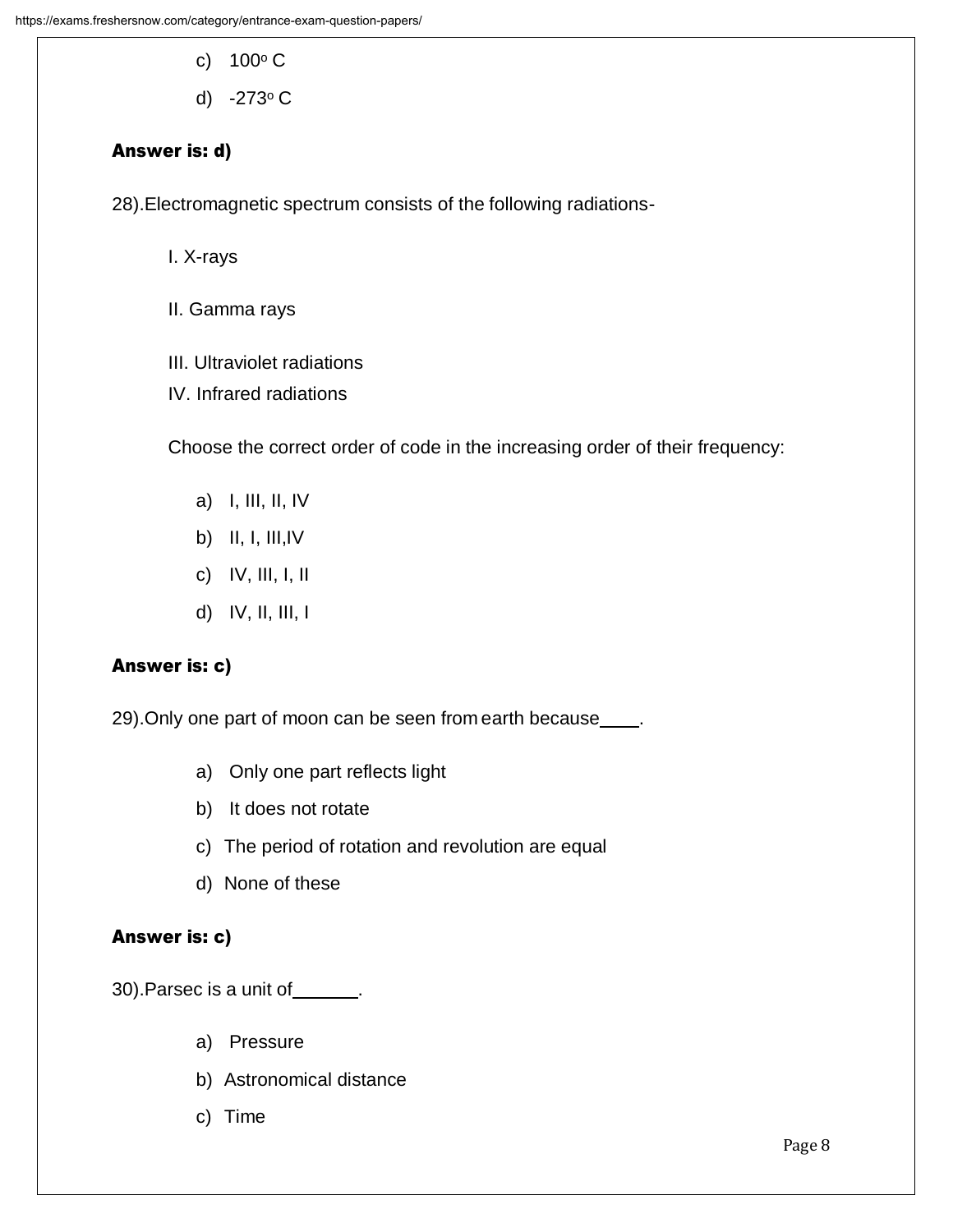d) Energy

## Answer is: b)

31).In which among the following is alternating current not used?

- a) Refrigeration
- b) Heat production
- c) Electroplating
- d) Radio detection

## Answer is: c)

32).Blisters are formed more rapidly by the steam of boiling water in comparision to

boiling water itself because\_\_\_\_\_\_\_\_.

- a) Temperature of the stream is higher
- b) Stream enters the body pores rapidly
- c) Stream is a gas and rapidly covers the body
- d) Stream has latent heat

#### Answer is: d)

33).An ice cube is floating on the surface of water: How will the water level be affected by melting of this ice cube?

- a) Water level will be raised
- b) Water level will go down
- c) Water level will remain the same
- d) Water level will first rise up then it will go down

## Answer is: c)

34).What will be the effect on gravitational acceleration if the earth suddenly stops its rotation?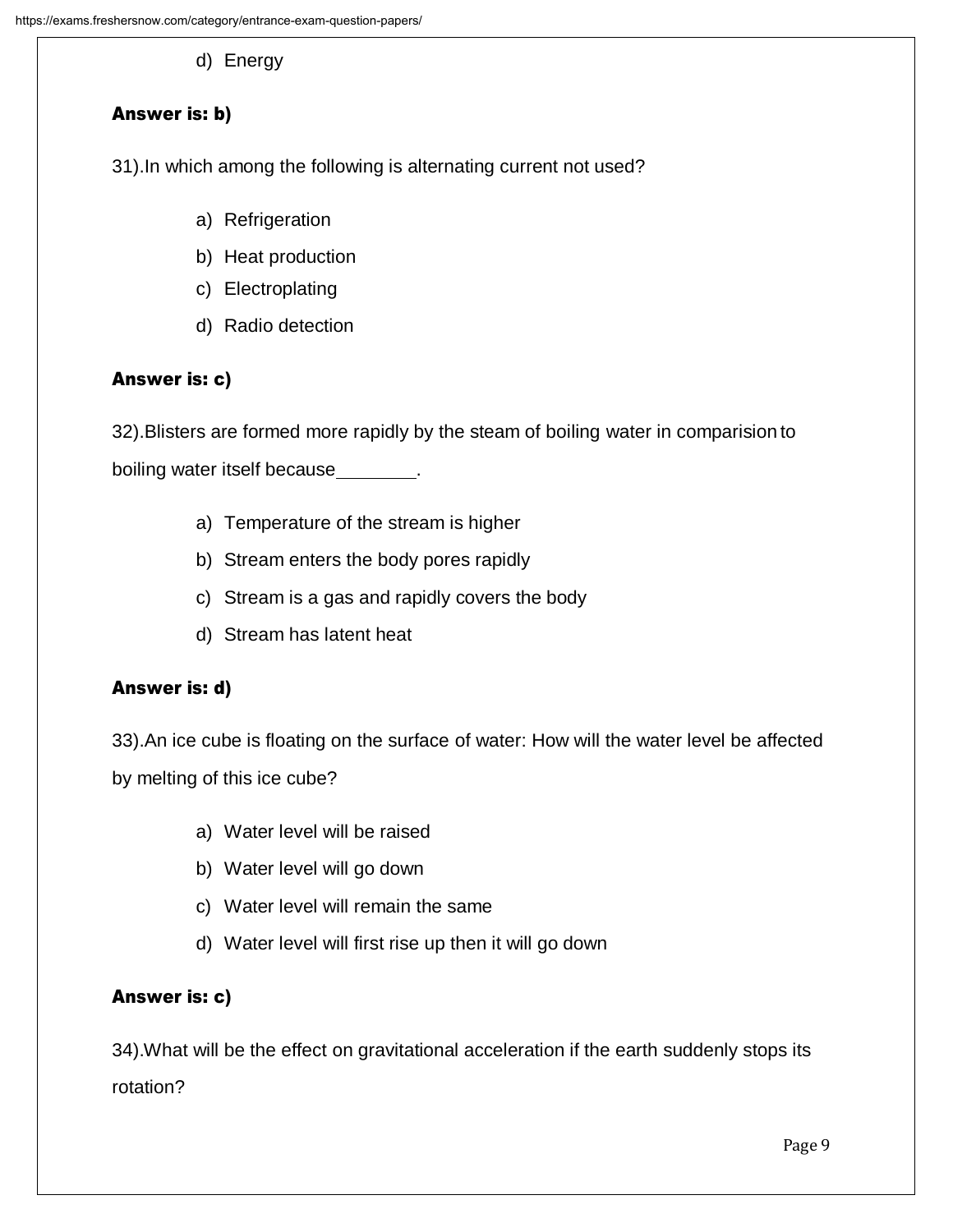- a) It will reduce at the poles
- b) It will increase at the poles
- c) It will decrease at the equator
- d) It will increase at the equator

**Answer is: b)**

35).Ohmic conductor among the following is .

- a) Transistor
- b) Thermal value
- c) Electrolyte
- d) Constantum

## Answer is: d)

36).One Kilo Calorie heat will be equal to .

- a) 4.2 joule
- b) 4.2 x 10<sup>2</sup> Joule
- c)  $4.2 \times 10^3$  Joule
- d) 4.2 x 10<sup>4</sup> Joule

#### Answer is: c)

37). Ball pen works on the principle of \_\_\_\_\_\_.

- a) Viscosity
- b) Boyle's Law
- c) Gravitational force
- d) Capillarity and surface tension

#### Answer is: d)

38).The apparatus used in submarines to give clear view of the objects on the surface of the ocean or ground is known as \_\_\_\_\_\_\_.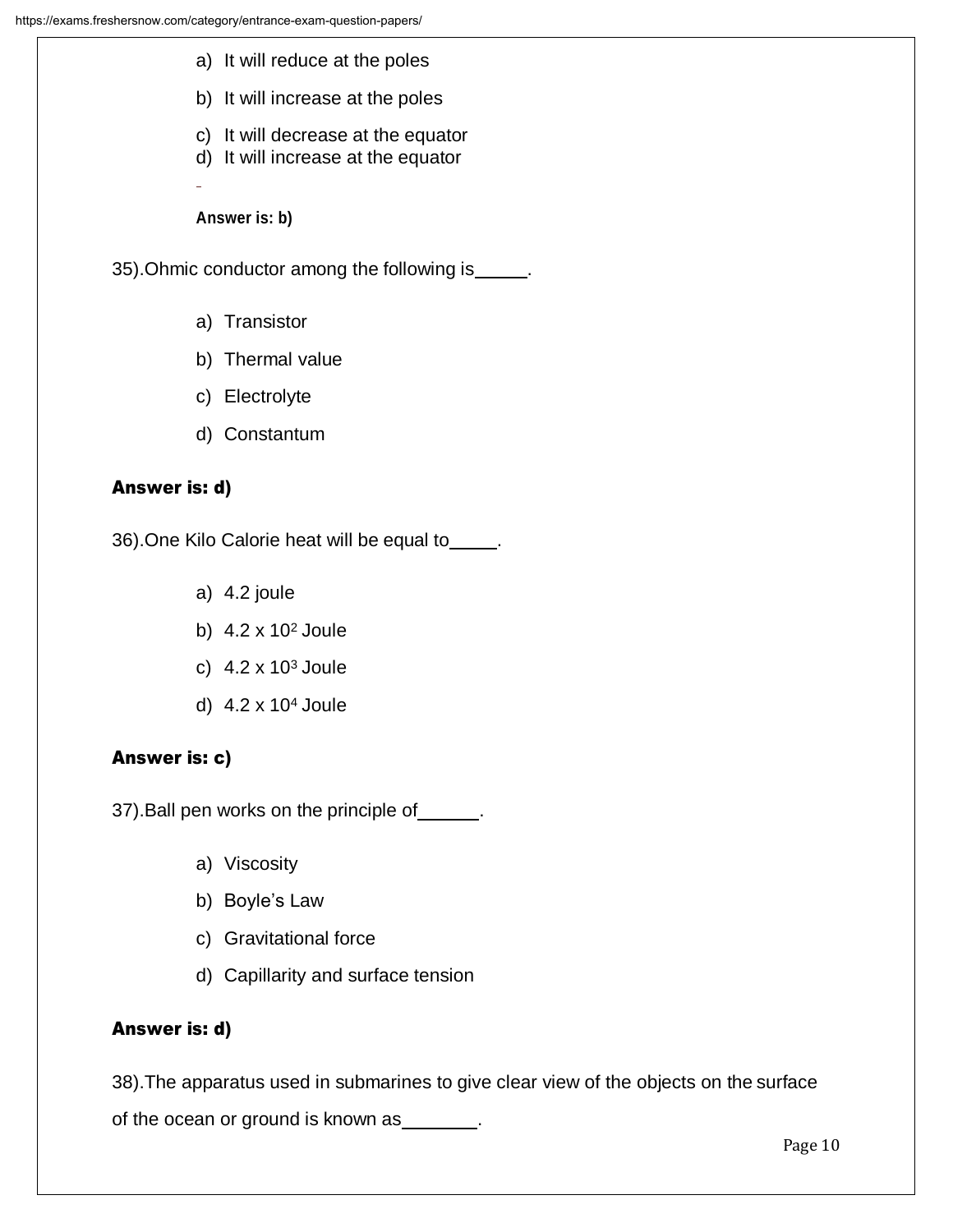- a) Periscope
- b) sectant
- c) stereoscope
- d) telescope

#### Answer is: a)

39). Growth of the baby in the uterus is found using\_\_\_\_\_\_.

- a) X-rays
- b) Gamma rays
- c) Ultra sound
- d) Ultra Violet rays

#### Answer is: c)

40). The form of matter are \_\_\_\_\_\_\_\_.

- a) 3
- b) 4
- c) 5
- d) 7

#### Answer is: a)

41). The centre of the Newton's rings pattern is dark since\_\_\_\_\_\_.

- a) The light undergoes a phase change π
- b) The glass plate plano-convex lens
- c) The light undergoes a phase change 2 π
- **d)** The light undergoes a phase change π/2

#### Answer is: a)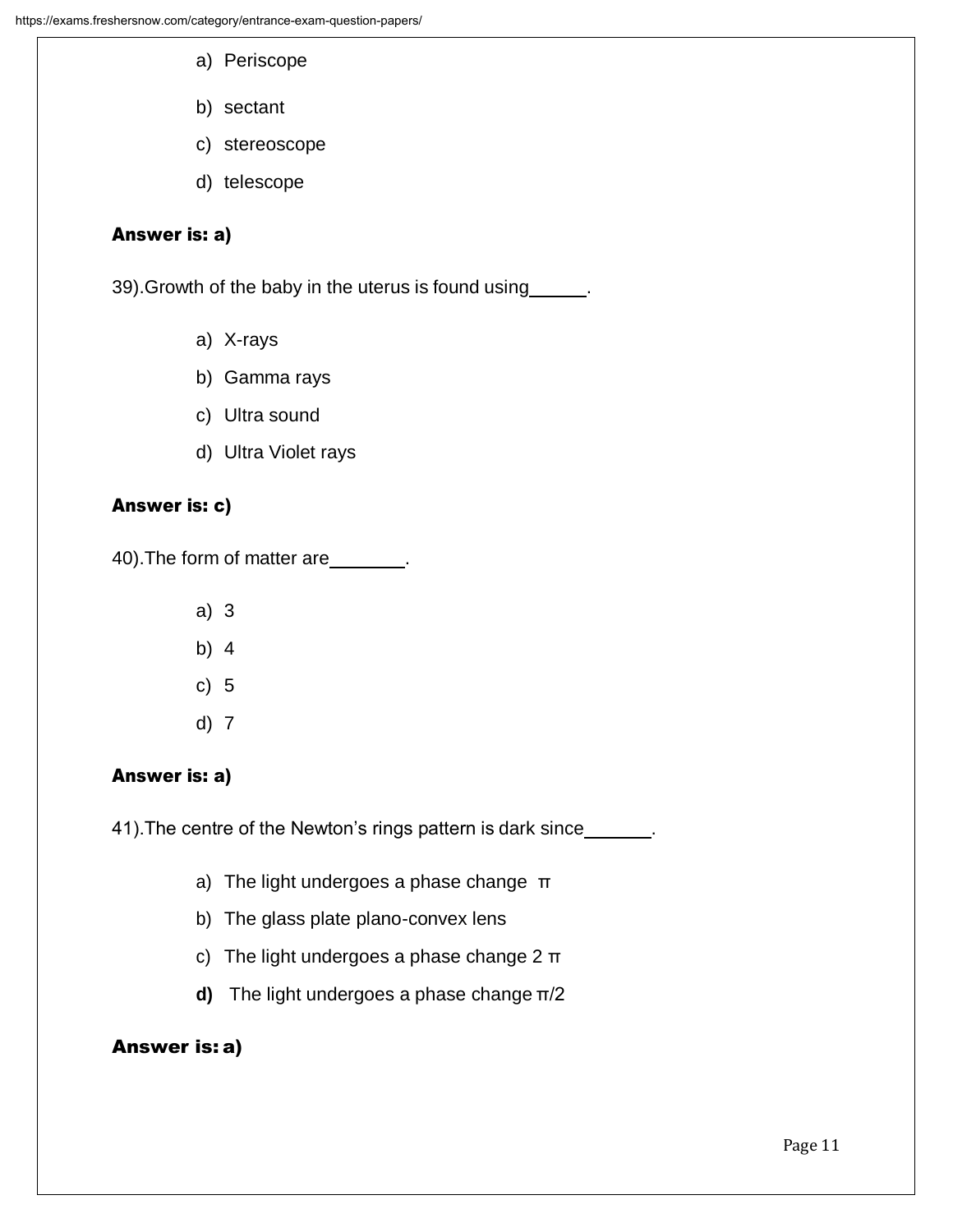## 42).If a red-green flag is seen in green light it appears to be of which of the following colour?

- a) Green
- b) Black
- c) Black Green
- d) Red Black

## Answer is: c)

43). A moving electric charge produces

- a) Only electric field
- b) Only Magnetic field
- c) Both electric and magnetic field
- d) Either electric or a magnetic field

#### Answer is: c)

44).Which among the following order of decreasing wavelengths of electromagnetic waves are correct?

- I. Radio waves
- II. Infrared rays
- III. Visible light

IV. X-rays

Choose the answer from the following code:

- a) II, I, IV, III
- b) I, III, II, IV
- c) I, II, III, IV
- d) IV, III, II, I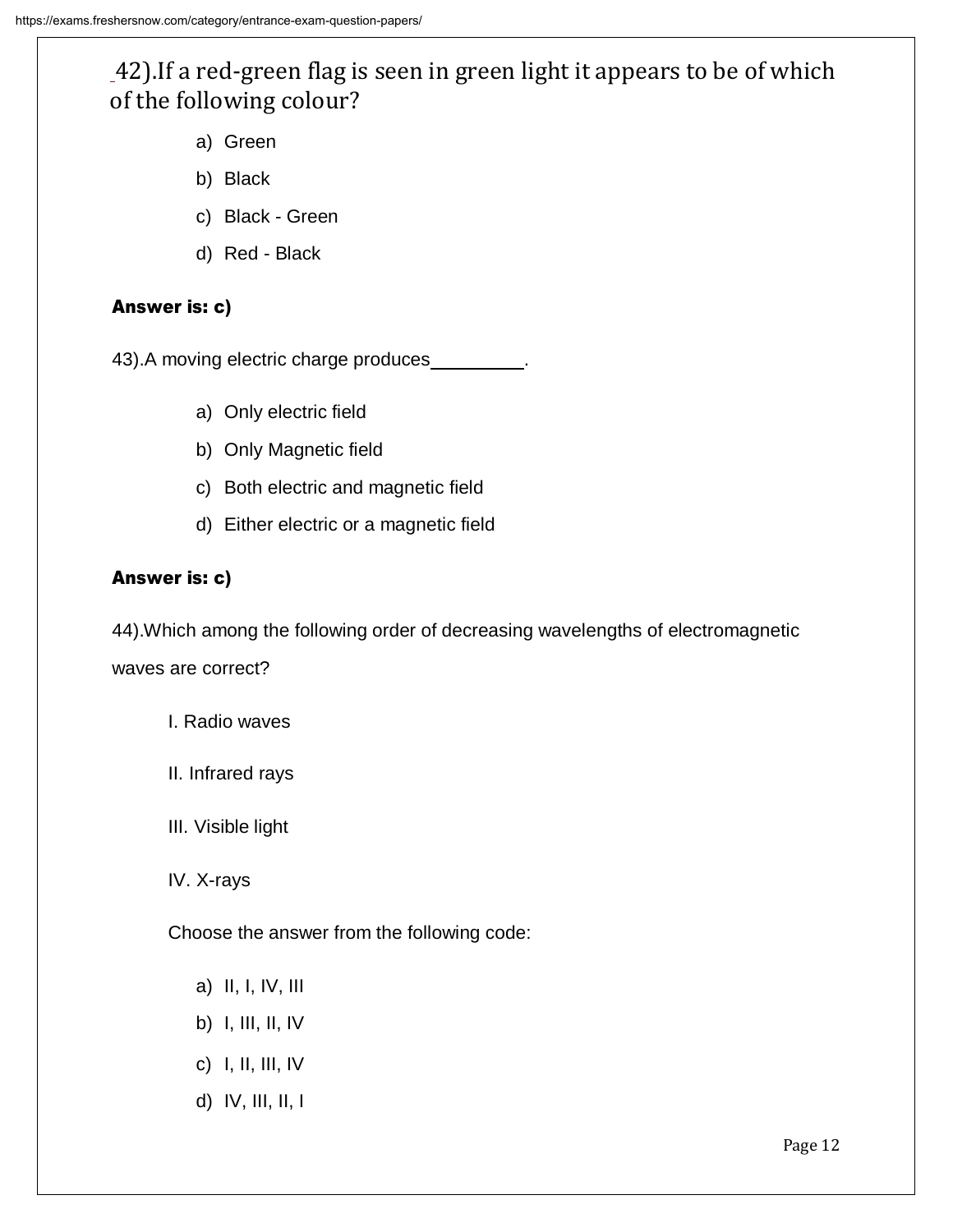#### Answer is: c)

45).Which among the following is the surface to surface missile that is made in India?

- a) Dharti
- b) Akash
- c) Prithivi
- d) Naag

## Answer is: c)

46). Lightning conductors are made up of \_\_\_\_\_\_\_\_.

- a) Iron
- b) Aluminium
- c) Copper
- d) Steel

#### Answer is: c)

47). The I.C Chip used in a computer is made up of \_\_\_\_\_\_.

- a) Silicon
- b) Chromium
- c) Gold
- d) Lead

#### Answer is: a)

48).Which planet is nearest to the earth?

- a) Mercury
- b) Jupiter
- c) Venus
- d) Mars